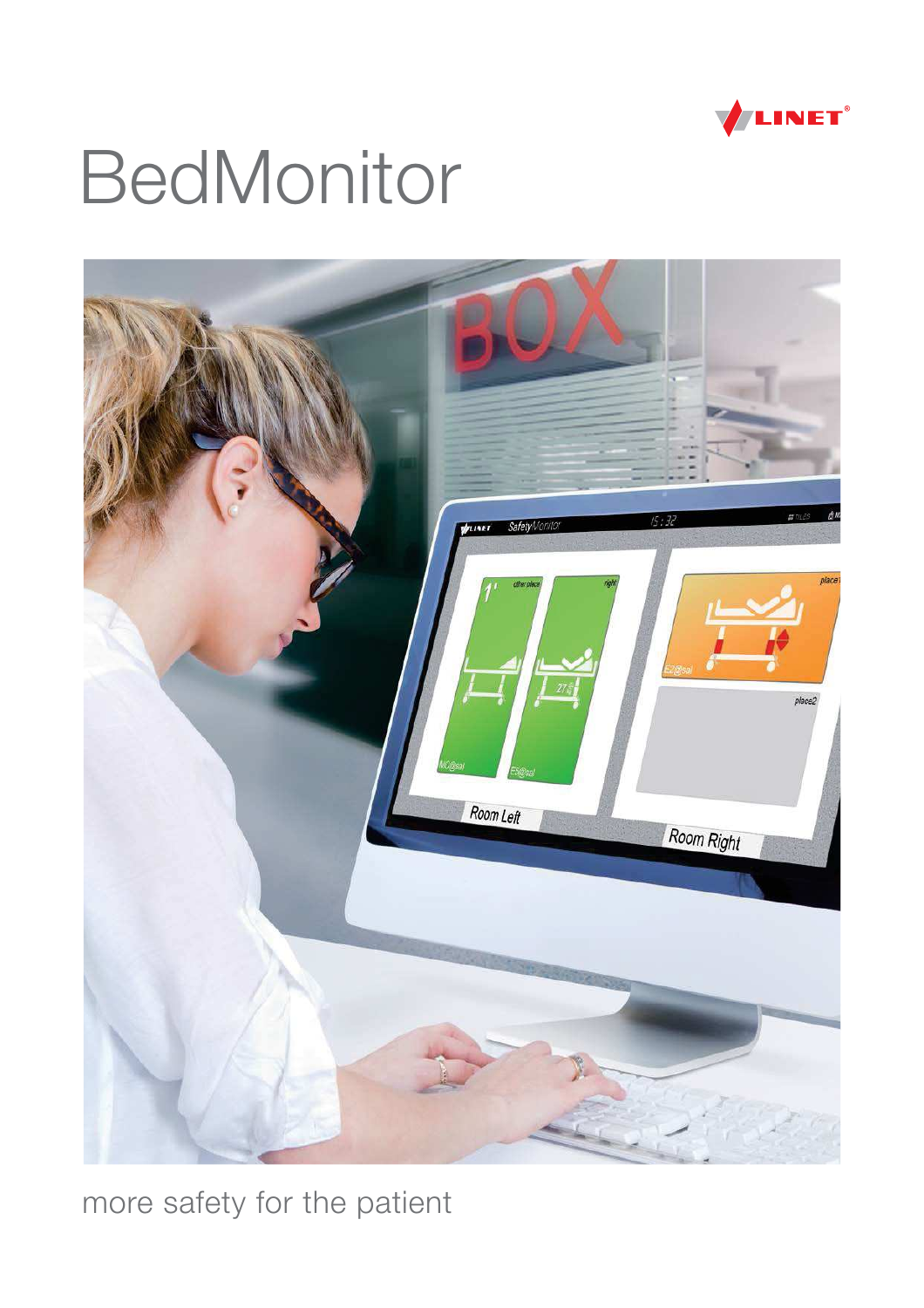# **BedMonitor**

Bed Monitor improves patient risk management in a hospital wards by monitoring safety features of a patient beds. System provides a clear and comprehensive information about hospital ward beds settings to the caregiver and in case of compromising of any bed safety feature imediately annouce that sitation on the nurse screen or mobile device. By monitoring of beds safety features system helps to keep hospital safety standards on the highest level.

4

1

2

3

AOOM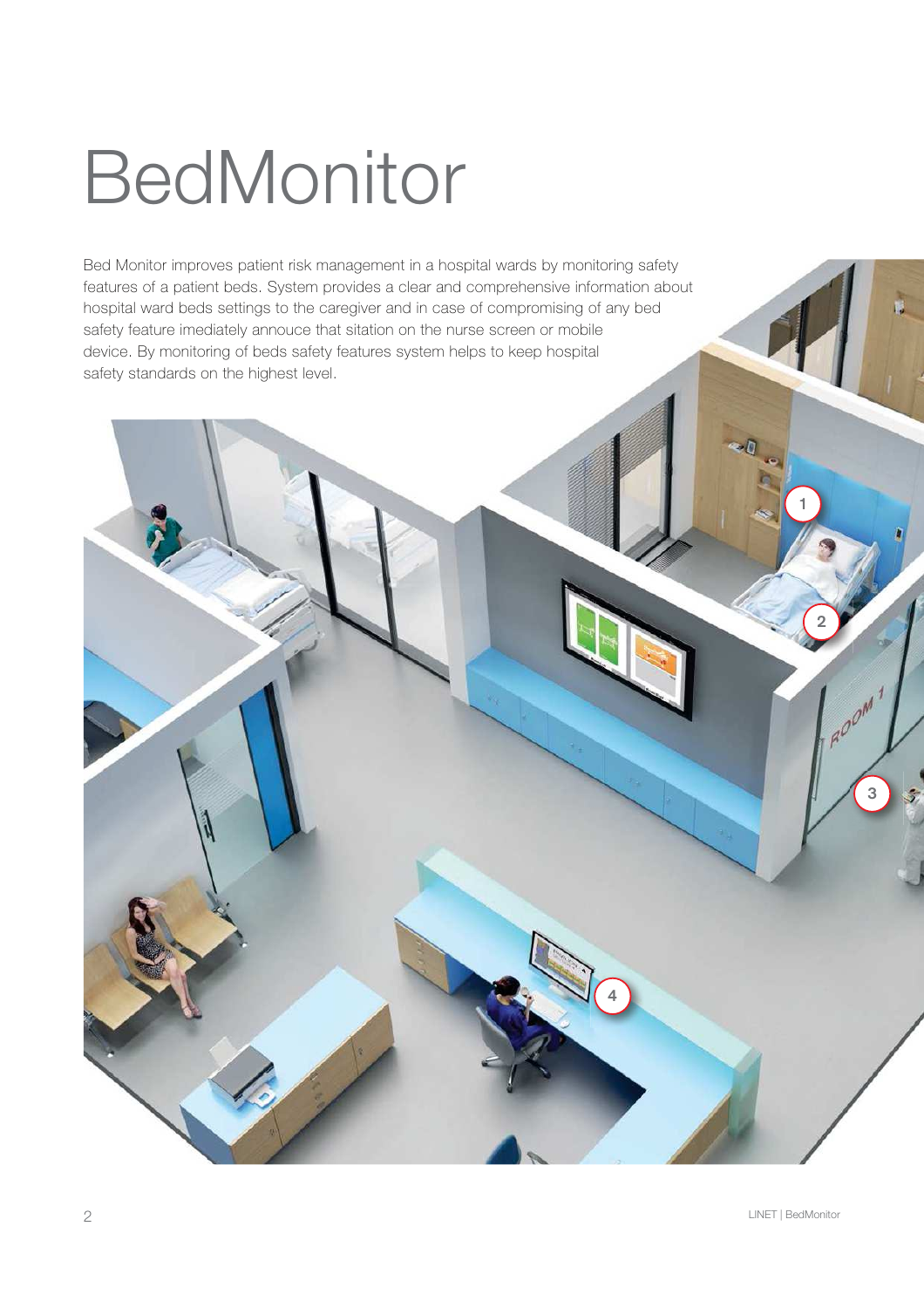

### <sup>1</sup>) I-TRACK

The i-Track system monitors the layout of beds in the hospital department. It ensures that the map of beds on the Bed monitor is always accurate.

#### 2) BED MONITOR CONTROL

Bed monitor in siderails, setting controls of safety parameters for bed.

#### **3) MOBILE DEVICE**

Mobile appliciation for smartphone, information wherever needed.

#### 4) NURSE STATION MONITOR

In any moment the care givers have on their nurse station monitor simple and clear information about the ward beds setting and their patients on them.









### COMPREHENSIVE OVERVIEW





BED HEIGHT BED BRAKES BACKREST



SETTING



SIDERAIL POSITION



PATIENT'S BED EXIT

#### TECHNICAL DATA

| Supported interface for the export of data to the<br>hospital IS | HL7v2                                                    |
|------------------------------------------------------------------|----------------------------------------------------------|
| Bed-server communication                                         | via the local network (LAN)                              |
| <b>Wireless</b>                                                  | IEEE 802.11 b/g/n (2.4GHz only)                          |
| Ethernet                                                         | IEEE 802.3 (10/100BASE)                                  |
| Minimal HW requirements                                          | 2 core CPU 3GHz, 4GB RAM, 100GB HDD                      |
| OS requirements                                                  | Virtual server appliance (OVF) based<br>on CentOS 7/64 b |